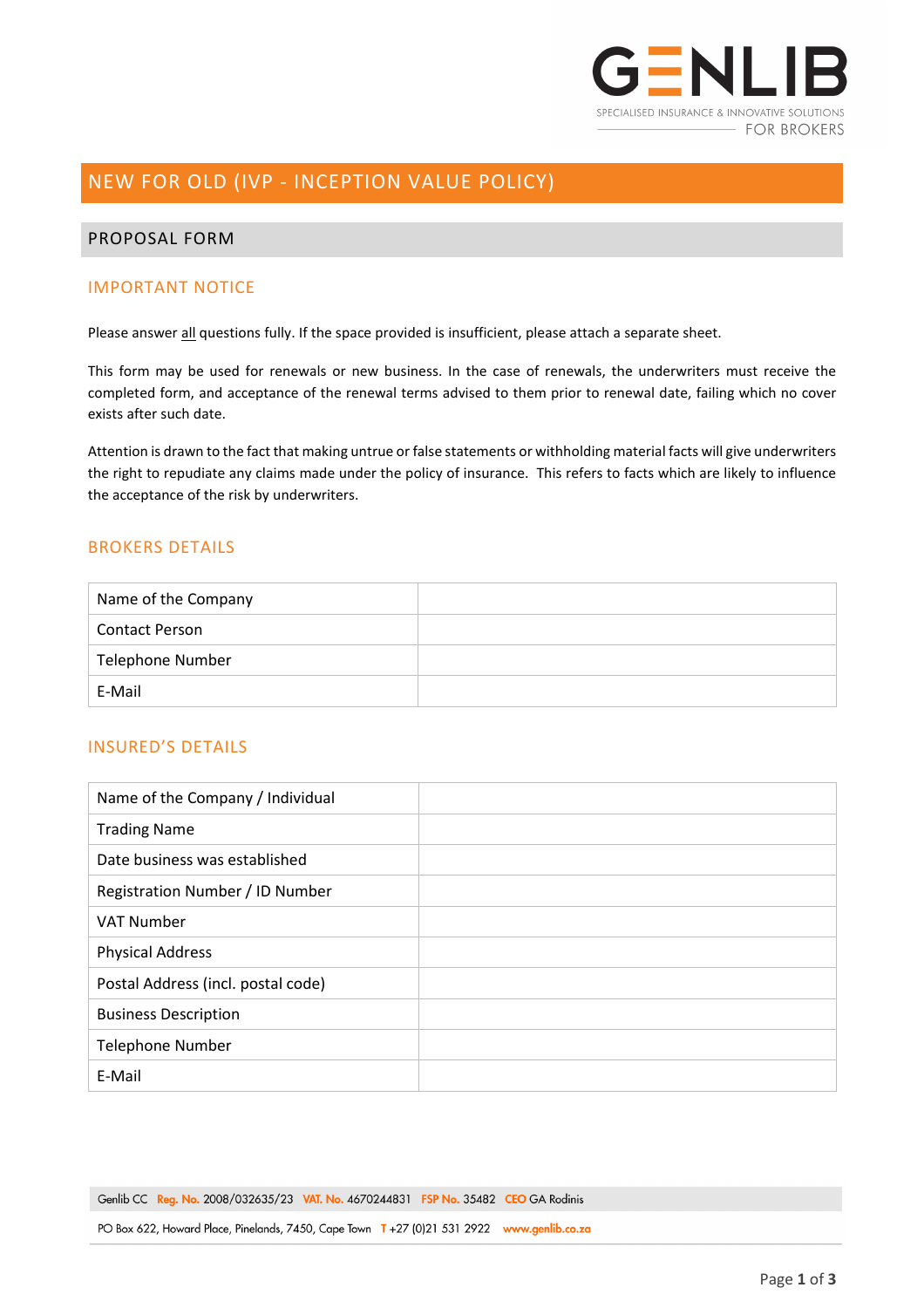

## VEHICLE FLEET

| <b>Vehicle Description</b> | <b>Registration No.</b> | <b>Year Model</b> | <b>Current Retail</b><br>Value |
|----------------------------|-------------------------|-------------------|--------------------------------|
| 1)                         |                         |                   | $\mathsf{R}$                   |
| 2)                         |                         |                   | $\mathsf{R}$                   |
| 3)                         |                         |                   | ${\sf R}$                      |
| 4)                         |                         |                   | ${\sf R}$                      |
| 5)                         |                         |                   | $\mathsf{R}$                   |
| 6)                         |                         |                   | $\mathsf{R}$                   |
| 7)                         |                         |                   | $\mathsf{R}$                   |

# CLAIMS HISTORY

| Have you had any losses / claims over the last 3 years, including uninsured<br>losses? If yes, please list the details below: |                    | Yes<br>$No$ $\Box$  |
|-------------------------------------------------------------------------------------------------------------------------------|--------------------|---------------------|
| Date of Loss                                                                                                                  | <b>Description</b> | <b>Claim Amount</b> |
|                                                                                                                               |                    | R                   |
|                                                                                                                               |                    | R                   |
|                                                                                                                               |                    | $\mathsf{R}$        |
|                                                                                                                               |                    | R                   |

PO Box 622, Howard Place, Pinelands, 7450, Cape Town T +27 (0)21 531 2922 www.genlib.co.za